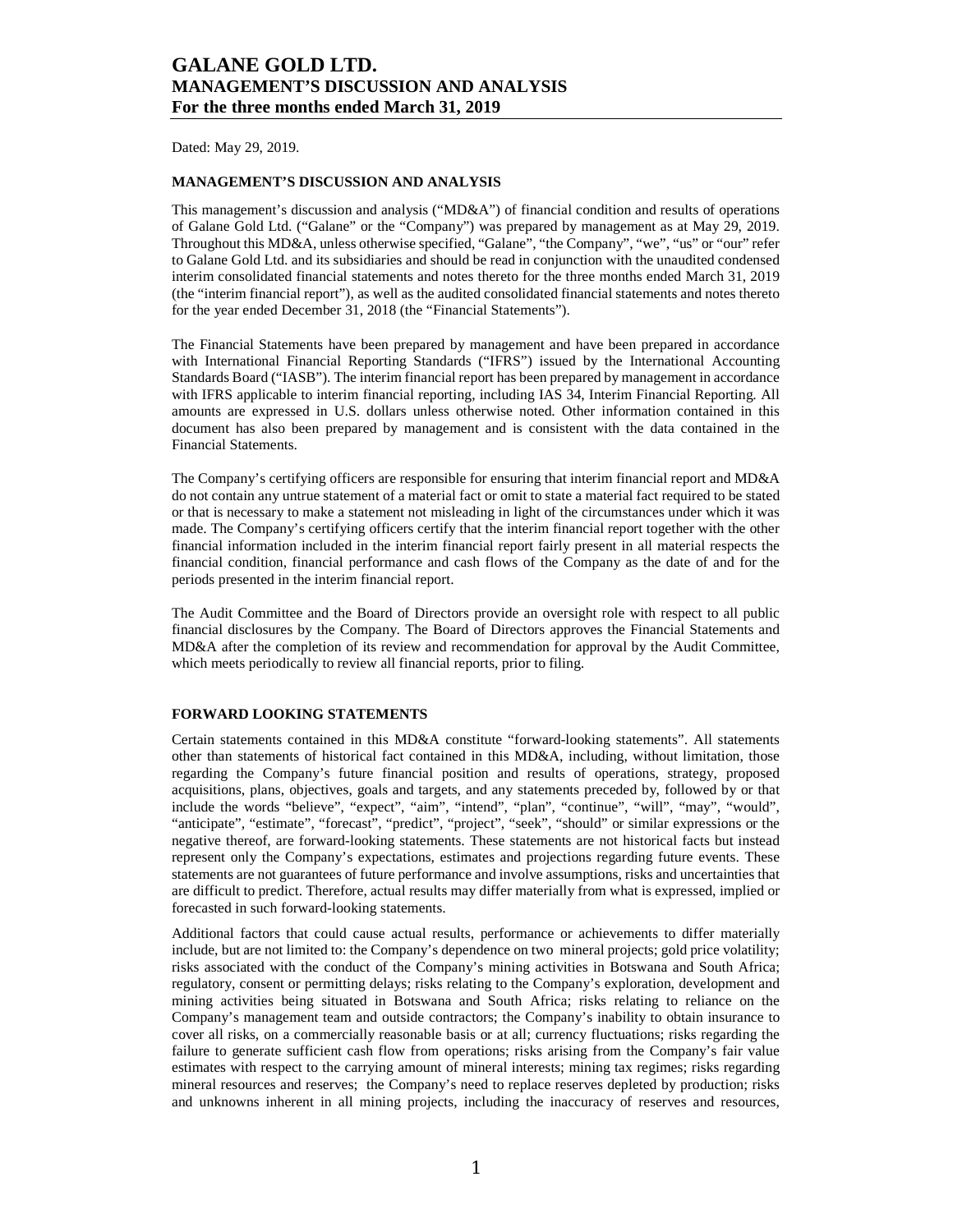metallurgical recoveries and capital and operating costs of such projects; contests over title to properties, particularly title to undeveloped properties; risks and expenses related to reclamation costs and related liabilities; lack of infrastructure; employee relations, labour unrest or unavailability; health risks in Africa; the Company's interactions with surrounding communities and artisanal miners; extensive laws and regulations governing the environment, health and safety; the Company's ability to successfully integrate acquired assets; risks related to restarting production; the speculative nature of exploration and development, including the risks of diminishing quantities or grades of reserves; development of the Company's exploration properties into commercially viable mines; risks related to climate change; risks related to information security; risk of using derivative instruments including credit risk, market liquidity risk and unrealized mark-to-market risk; stock market volatility; conflicts of interest among certain directors and officers; lack of dividends; lack of liquidity for shareholders of the Company; risks related to the market perception of junior gold companies; litigation risk; and difficulties in bringing actions and enforcing judgments for foreign investors. See "Risk Factors" in the Company's annual information form for the year ended December 31, 2018, a copy of which is available on the Company's SEDAR profile at www.sedar.com. Management provides forward-looking statements because it believes they provide useful information to readers when considering their investment objectives and cautions readers that the information may not be appropriate for other purposes. Consequently, all of the forward-looking statements made in this MD&A are qualified by these cautionary statements and other cautionary statements or factors contained herein, and there can be no assurance that the actual results or developments will be realized or, even if substantially realized, that they will have the expected consequences to, or effects on, the Company. These forward-looking statements are made as of the date of this MD&A and the Company assumes no obligation to update or revise them to reflect subsequent information, events or circumstances or otherwise, except as required by law.

The forward-looking statements in this MD&A are based on numerous assumptions regarding the Company's present and future business strategies and the environment in which the Company will operate in the future, including assumptions regarding gold prices, business and operating strategies, and the Company's ability to operate on a profitable basis.

### **MINERAL RESERVES AND RESOURCES**

Information of a technical and scientific nature that forms the basis of the disclosure in the MD&A has been approved by Charles Byron Pr. Sci. Nat., MAusIMM., MGSSA and Chief Geologist of Galane, and a "qualified person" as defined by National Instrument 43-101 ("NI 43-101").

All mineral reserves and mineral resources have been estimated in accordance with the standards of the Canadian Institute of Mining, Metallurgy and Petroleum and NI 43-101. All mineral resources are reported exclusive of mineral reserves. Mineral resources that are not mineral reserves do not have demonstrated economic viability. There is no guarantee that any of the mineral resources disclosed in the MD&A will be converted to mineral reserves. There is also no guarantee that any of the inferred mineral resources will be upgraded to measured or indicated mineral resources. Information on data verification performed on the mineral properties mentioned in this MD&A that are considered to be material mineral properties to the Company are contained in the Company's most recent annual information form and the current technical report for each of those properties, all available on the Company's SEDAR profile at www.sedar.com.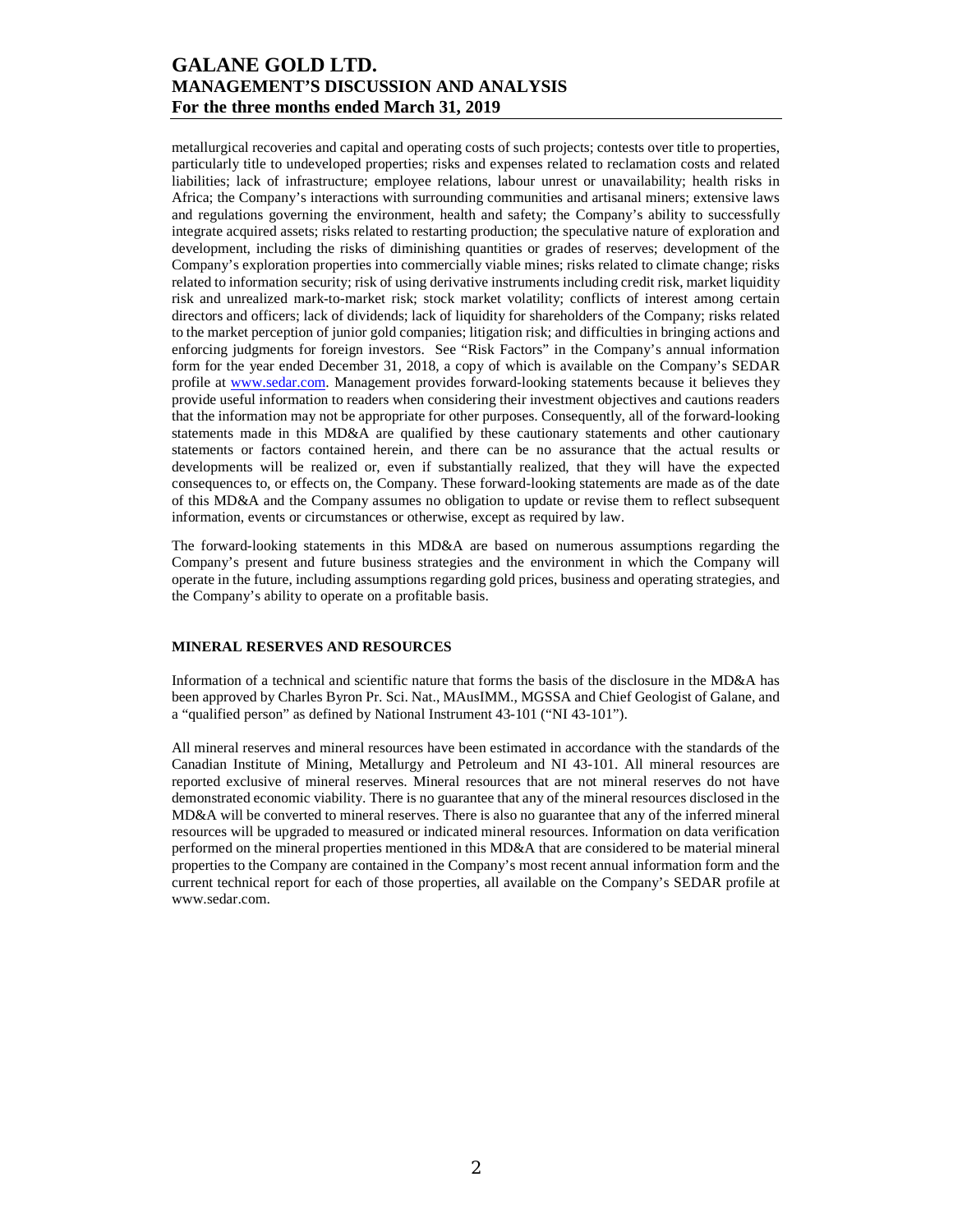### **CORPORATE OVERVIEW**

The Company's principal business activities are the exploration for, development of, and operation of gold mining properties. The Company operates through its wholly-owned subsidiary, Galane Gold Mines Ltd. ("GGM"), which in turn operates two mines: (a) a producing mine which also has the rights to certain mineral exploration tenements (the producing mine and mineral exploration tenements collectively, the "Mupane Property") located in the Republic of Botswana ("Botswana") through subsidiaries located in Botswana; and (b) a mine in the process of refurbishment and which has the rights to certain mineral exploration tenements (the mine and mineral exploration tenements collectively, the "Galaxy Property") located in the Republic of South Africa ("South Africa") through subsidiaries located in South Africa. The common shares in the capital of the Company (the "Common Shares") have been listed for trading on the TSX Venture Exchange under the symbol "GG" since September 6, 2011 and trades on the OTCQB in the United States under the trading symbol "GGGOF".

#### **OUTLOOK**

*Certain information set out in this section is forward looking information and is based on a number of risks and assumptions, including those related to gold price volatility, delays in production, regulatory risk, currency fluctuations, integrating successfully new acquired assets and risks and uncertainties inherent with all mining operations. For more details please see above under "Forward-Looking Statements" and below under "Risks and Uncertainties".* 

#### *Mupane Property*

The Company continues to carry out its improvement and exploration plan in Botswana, with a focus on the optimisation of the mining operations and the expansion of the resource base.

The Company completed an updated three year mine plan for the Mupane Property in 2018 which will form the guide for the Company's short term goals and long term strategy. The updated mine plan is based on internal reporting by the Company following underground mining and not based on an independent feasibility study or pre-feasibility study of mineral reserves demonstrating economic and technical viability. There has yet to be sufficient exploration on any potential expansion at the Mupane Property to extrapolate that it extends beyond the current mined area.

The Company intends to utilize the following resources during 2019:

- Tau It is estimated that the Company will process approximately 408,000 tonnes at an average grade of 2.27 grams per tonne (" $g/t$ "). The Company intends to continue exploration to attempt to further expand the potential resource as reported in the press release of October 5, 2017.
- Low Grade Stockpiles It is estimated that the Company will process approximately 231,000 tonnes of low grade stockpile at an average grade of  $0.77 \frac{g}{t}$ , which is located at the run-ofmine pad at the processing plant.
- Monarch slimes dump It is estimated that the Company will process approximately 243,000 tonnes of tailings and slimes at an average grade of 0.86 g/t, which is located at the Monarch mine, approximately 53 kilometres from the Mupane processing plant.

The Mupane Property mine plan is subject to change according to the prevailing gold price. The Company will adopt the appropriate plan for the prevailing gold price environment.

The Mupane Property processing plant continues to focus on on-going stabilisation and optimisation of the processing operations. There are no major plant capital projects scheduled at the Mupane Property for 2019 as the Company currently believes it has implemented all material optimisation projects.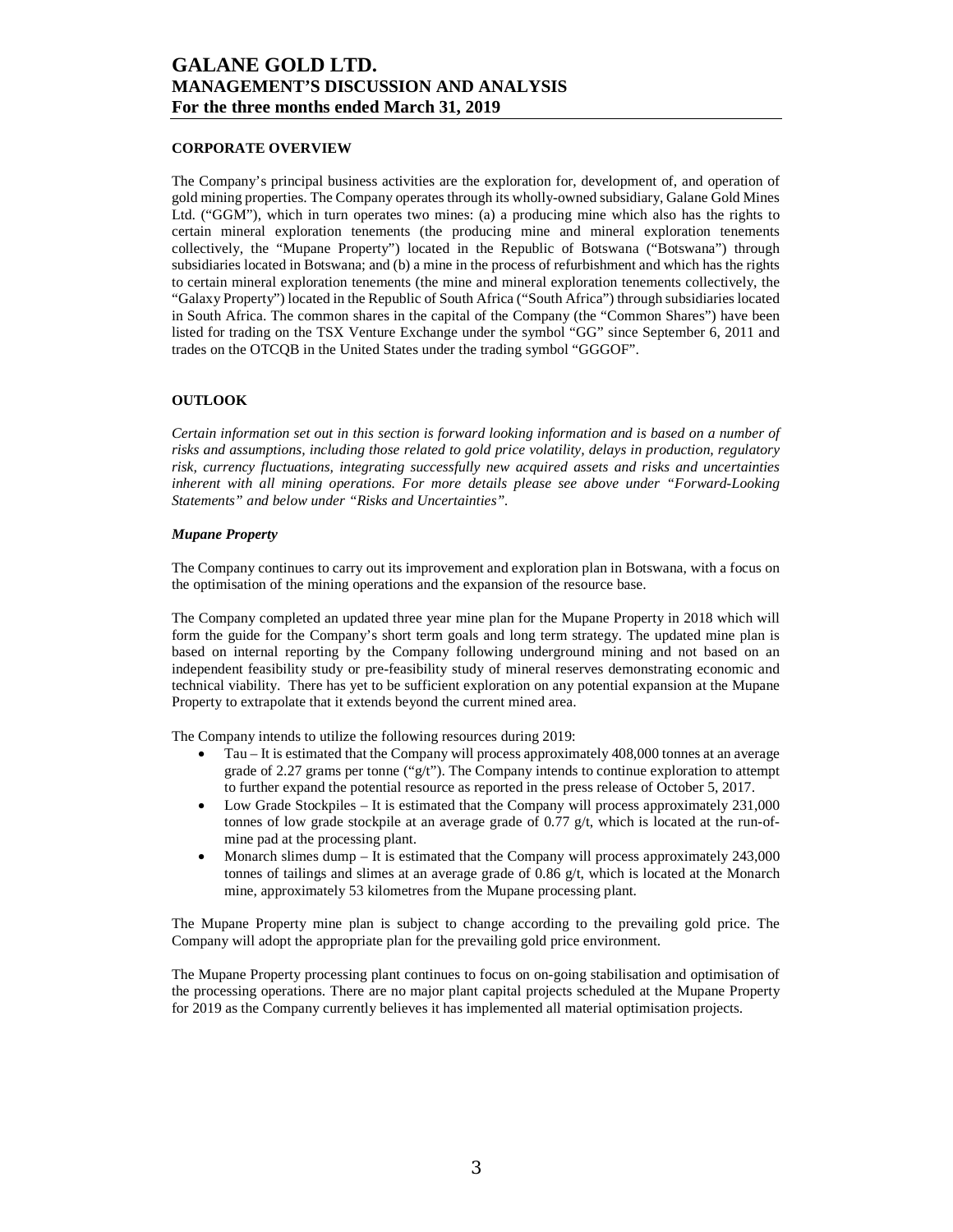### *Galaxy Property*

In 2017, the Company announced that it had updated its mine plan for the Galaxy Property. The updated mine plan is based on internal reporting by the Company following underground mining and not based on an independent feasibility study or pre-feasibility study of mineral reserves demonstrating economic and technical viability. There has yet to be sufficient exploration on any potential expansion at the Galaxy Property to extrapolate that it extends beyond the current mined area.

On March 5, 2018, the Company announced that it had entered into a loan agreement with Barak Fund SPC Limited ("Barak") with respect to a \$5,000,000 secured loan facility (the "Barak Facility"), for a term ending three years from the date of the first drawdown and bearing interest at a rate of 14% per annum. The funds are to be used towards the refurbishment and expansion of the processing facilities and restarting underground mining operations at the Galaxy Property. The Company will pay to Barak, or its nominee, 0.75% of the net proceeds accruing to Galaxy Gold Mining (Pty) Limited (formerly Galaxy Gold Mining Limited, "Galaxy") under an off-take agreement covering the annual gold concentrate production of the Agnes gold mine in Barberton owned and operated by Galaxy, after taking into account all attributable logistics and freight costs, State Royalties (as defined in the Barak Facility) and value-added tax (if applicable). The last of the conditions precedent relating to the Barak Facility were satisfied in October 2018, with the first drawdown of funds under the Barak Facility occurring in February 2019.

With the re-commencement of the Galaxy project underway following the completion of the Barak Facility, production of its first concentrate occurred in April 2019. The Company has a 2019 budget to produce 12,500 tonnes of concentrate containing 12,000 ounces of gold. To achieve this outcome the Company will be processing approximately 170,000 tonnes of material from various sources including the Princeton underground and historic tailings facilities.

The Company is targeting for the Galaxy Property to increase the capacity of the processing plant to  $30,000$  tonnes per month<sup>(1)</sup> and annual production to over  $25,000$  ounces of gold at a cash cost per ounce of less than  $US$800<sup>(2)</sup>$ . During the implementation of the first phase, the Company expects to complete a study on the second expansion phase with the objective of increasing the capacity at the Galaxy processing plant to 60,000 tonnes per month and decreasing the cash cost per ounce with increased economies of scale.

Notes:

- (1) The Company is not basing its decision to expand the throughput capacity of the Galaxy mine's processing plant to 30,000 tonnes per month on a feasibility study of mineral reserves demonstrating economic and technical viability of production at such levels, and as a result there is increased uncertainty and there are multiple technical and economic risks of failure which are associated with producing at such plant's throughput capacity. These risks, among others, include areas that are analyzed in more detail in a feasibility study, such as applying economic analysis to resources and reserves, more detailed metallurgy and a number of specialized studies in areas such as mining and recovery methods, market analysis, and environmental and community impacts.
- (2) Based on a technical report entitled "A Technical Report on the Galaxy Gold Mine, Mpumalanga Province, South Africa" which was issued January 4, 2016 with an effective date of September 1, 2015 (the "Galaxy Technical Report"), and was prepared by Minxcon (Pty) Ltd and approved by Daniel van Heerden, B Eng (Min.), MCom (Bus. Admin.), Pr. Eng., FSAIMM, AMMSA, a Qualified Person as defined by NI 43-101. The Galaxy Technical Report satisfies the requirements to be a pre-feasibility study. Cash cost per ounce is a non-GAAP measure. See "Supplemental Information to Management's Discussion and Analysis".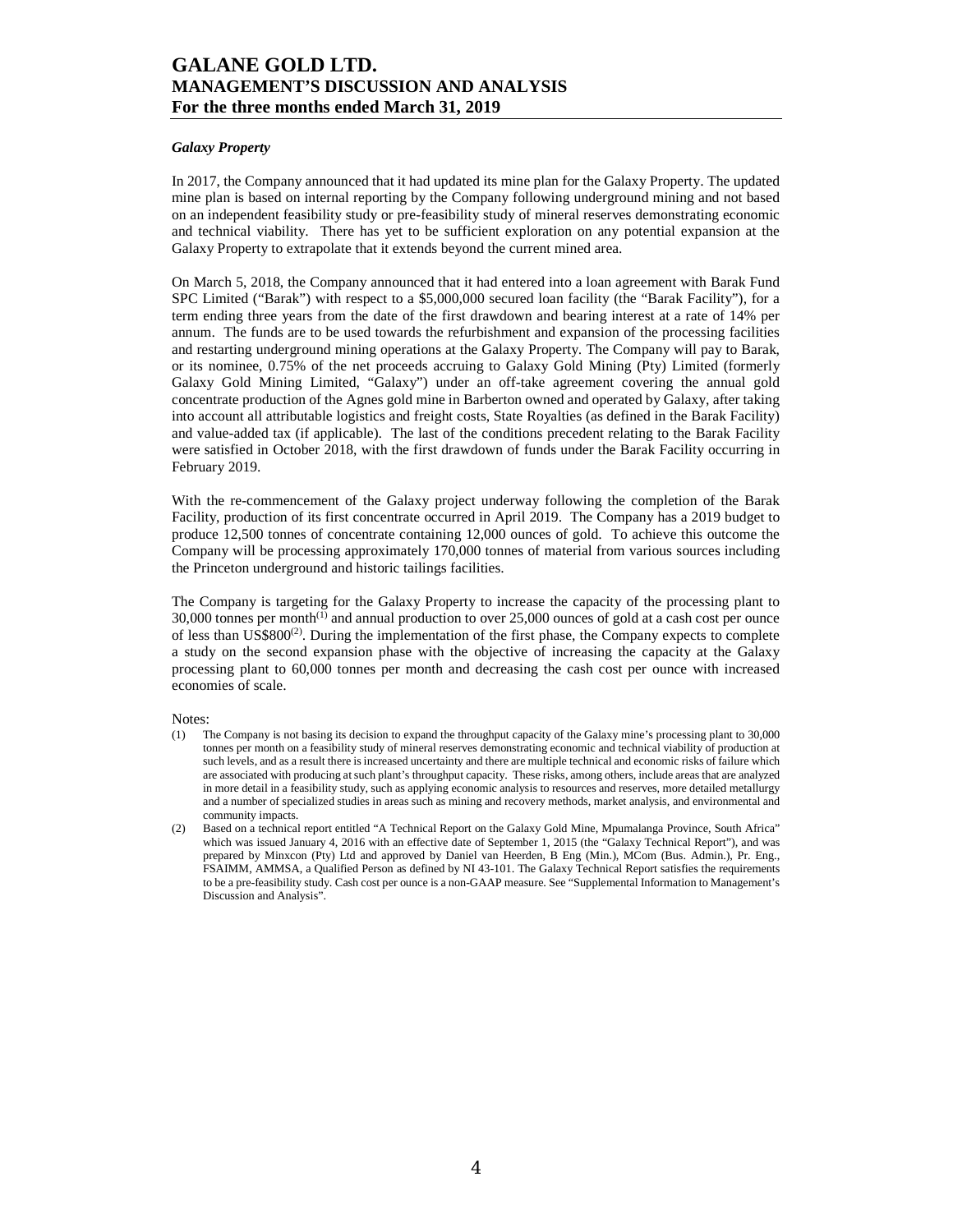### **DISCUSSION OF OPERATIONS**

### *For the three months ended March 31, 2019*

The following is an analysis of the Company's operating results for the three months ended March 31, 2019 ("Q1 2019").

#### *Operating activity:*

Commentary regarding the Company's operating activity during Q1 2019 follows:

#### *Mining*

The following table sets forth certain key mining statistics for the Mupane Property:

|                      |               | 2019<br><b>YTD 2019</b> |        |         |         | 2018 Total     |        |         |
|----------------------|---------------|-------------------------|--------|---------|---------|----------------|--------|---------|
|                      |               | Q1                      |        | Q4      | Q3      | Q <sub>2</sub> | Q1     |         |
| Mupane (Tau)         | Ore $(t)$     | 87,461                  | 87,461 | 98,397  | 114,773 | 97,913         | 88,995 | 400,078 |
|                      | Grade (g/t)   | 2.11                    | 2.11   | 2.87    | 2.66    | 3.46           | 3.19   | 3.03    |
|                      | Waste (t)     | 10,520                  | 10,520 | 27,576  | 17,165  | 18,720         | 14,757 | 78,218  |
| Tekwane and Shashe   | Ore $(t)$     |                         |        |         |         | 3,935          | 9,707  | 13,642  |
| Pencils              | Grade (g/t)   |                         |        |         |         | 1.50           | 1.89   | 1.77    |
|                      | Waste (t)     | ۰                       |        |         |         | 9,671          | 36,513 | 46,184  |
| Low Grade Stockpiles | Ore $(t)$     | 71,263                  | 71,263 | 124,864 | 112,554 | 118,721        | 75,691 | 431,830 |
|                      | Grade $(g/t)$ | 0.77                    | 0.77   | 0.77    | 0.94    | 1.04           | 0.90   | 0.88    |
| Monarch Slimes Dump  | Ore $(t)$     | 1,736                   | 1,736  |         |         |                |        |         |
|                      | Grade (g/t)   | 1.00                    | 1.00   |         |         |                |        |         |

The Company has mined from one deposit at the Mupane Property during 2019 and the Monarch slimes dump:

- Tau In Q1 2019, the Company continued mining in the main reef of the ore body with 87,461 tonnes at 2.11 g/t being mined (Q1 2018 – 88,995 tonnes at 3.19 g/t). The tonnes for Q1 2019 were consistent with Q1 2018, with the grade impacted by mining of lower grade stopes in line with the mine plan for the quarter.
- Tekwane There was no mining at Tekwane during Q1 2019. Mining at Tekwane was completed in Q2 2018 (Q1 2018 – 9,707 at 1.89 g/t).
- Monarch Towards the end of Q1 2019 the Company commenced the hauling of material from the Monarch slimes dump located approximately 53 kilometres from the Mupane processing plant. There was 1,736 tonnes at an average grade of 1.00  $g/t$  transported for the quarter (Q1  $2018 - \text{nil}$ .

In addition, the Company is currently processing ore from its previously mined low grade stockpiles, which are located next to the processing plant at the Mupane Property, next to the Golden Eagle mine located approximately 26 kilometres from the Mupane Property, and on the Shashe mining lease located approximately 35 kilometres from the Mupane Property. In Q1 2019, it processed 71,263 tonnes at an average grade of 1.00 g/t (Q1 2018 – 75,691 tonnes at 0.90 g/t).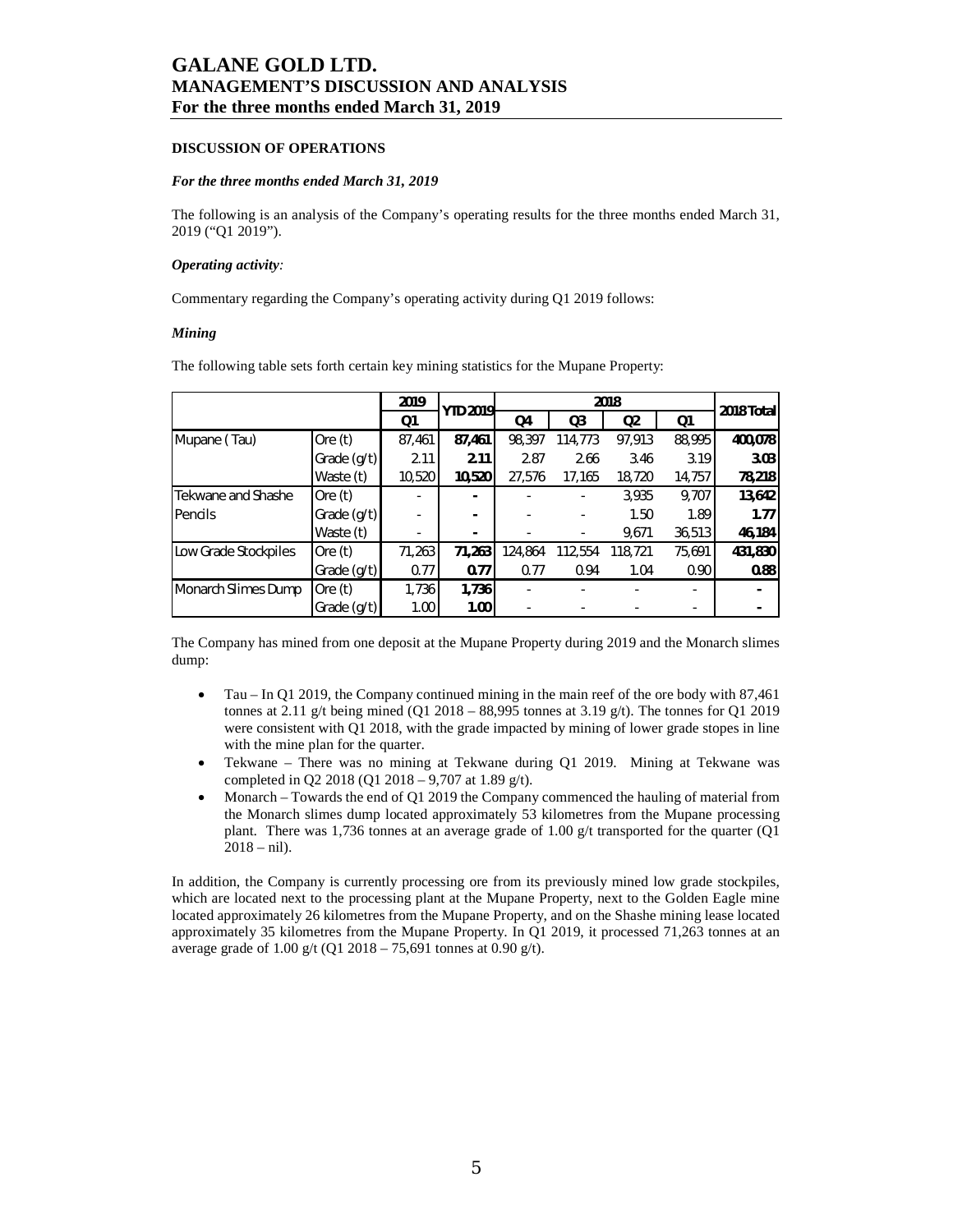### *Processing*

The following table sets forth certain key processing statistics at the Mupane Property:

|                       | Q1 2019 | <b>YTD</b><br>2019 |       |       |        | Q4 2018   Q3 2018   Q2 2018   Q1 2018 | 2018<br><b>Total</b> |
|-----------------------|---------|--------------------|-------|-------|--------|---------------------------------------|----------------------|
| Ore milled (000 t)    | 161     | 161                | 217   | 221   | 214    | 179                                   | 831                  |
| Head grade (g/t)      | 1.69    | 1.69               | 1.77  | 1.87  | 2.19   | 2.09                                  | 1.97                 |
| Recovery (%)          | 72.3%   | 72.3%              | 75.1% | 64.2% | 66.8%  | 63.5%                                 | 67.4%                |
| Gold production (oz.) | 6,326   | 6,326              | 9,245 | 8.545 | 10,088 | 7,649                                 | 35,527               |

Gold production in Q1 2019 was 6,326 ounces compared to 7,649 ounces in Q1 2018. The ore milled for Q1 2019 of 161kt (Q1 2018 – 179kt) was considerably lower than the preceding quarters with the average feed rate impacted by ongoing issues with the SAG mill motor armature and windings. This was due to inconsistent incoming power feed, requiring the motor to be sent for rewinding and replaced with a spare motor, and having to run the SAG mill in closed circuit during the quarter awaiting the repair of the ball mill starter transformer, which has since been repaired. The grade in Q1 2019 of 1.69 g/t was below the grade Q1 2018 of 2.09 g/t and was reflective of the feedstock available. The recovery for Q1 2019 of 72.3% was above the recovery for Q1 2018 of 63.5%. The increased recovery was reflective of the favourable mineralogy within the ore processed for Q1 2019.

#### *Revenue and earnings from mining operations*

The table below outlines the revenue and earnings from mining operations on a total dollar basis, and on a per ounce of gold sold basis:

|                                                                        | Q1 2019     | Q1 2018 |       |  |
|------------------------------------------------------------------------|-------------|---------|-------|--|
| Revenue (000)                                                          | \$<br>8,476 | \$      | 9,908 |  |
| Gold sold (oz.)                                                        | 6,565       |         | 7,562 |  |
| Earnings (Loss) from<br>mining operations<br>(000)                     | \$<br>(823) | \$      | 274   |  |
| Operating cash cost<br>excluding royalties<br>$(\frac{\xi}{oz})^{(1)}$ | \$<br>1,189 | \$      | 976   |  |

Note:

(1) Operating cash cost excluding royalties per ounce is a non-GAAP measure. See "Supplemental Information to Management's Discussion and Analysis".

In the three months ended March 31, 2019, the Company generated \$8.5 million in revenue from the sale of 6,565 ounces of gold plus incidental silver at an average combined price of \$1,291 per ounce and a loss from mining operations of \$0.8 million. This compares to \$9.9 million in revenue from the sale of 7,562 ounces of gold plus incidental silver at an average combined price of \$1,310 per ounce and earnings from mining operations of \$0.3 million in Q1 2018.

The reason for the change in earnings from mining operations from Q1 2019 to Q1 2018 is a result of several factors:

- Gold sales for Q1 2019 were 997 ounces less than in Q1 2018. This combined with a decrease in the average gold price achieved between the two quarters of \$19 per ounce resulted in a revenue decrease of \$1.4 million compared to Q1 2018.
- Mining costs in Q1 2019 were \$2.9 million compared to \$3.4 million in Q1 2018. The decrease in cost is due mainly to no mining occurring at Tekwane during the current year.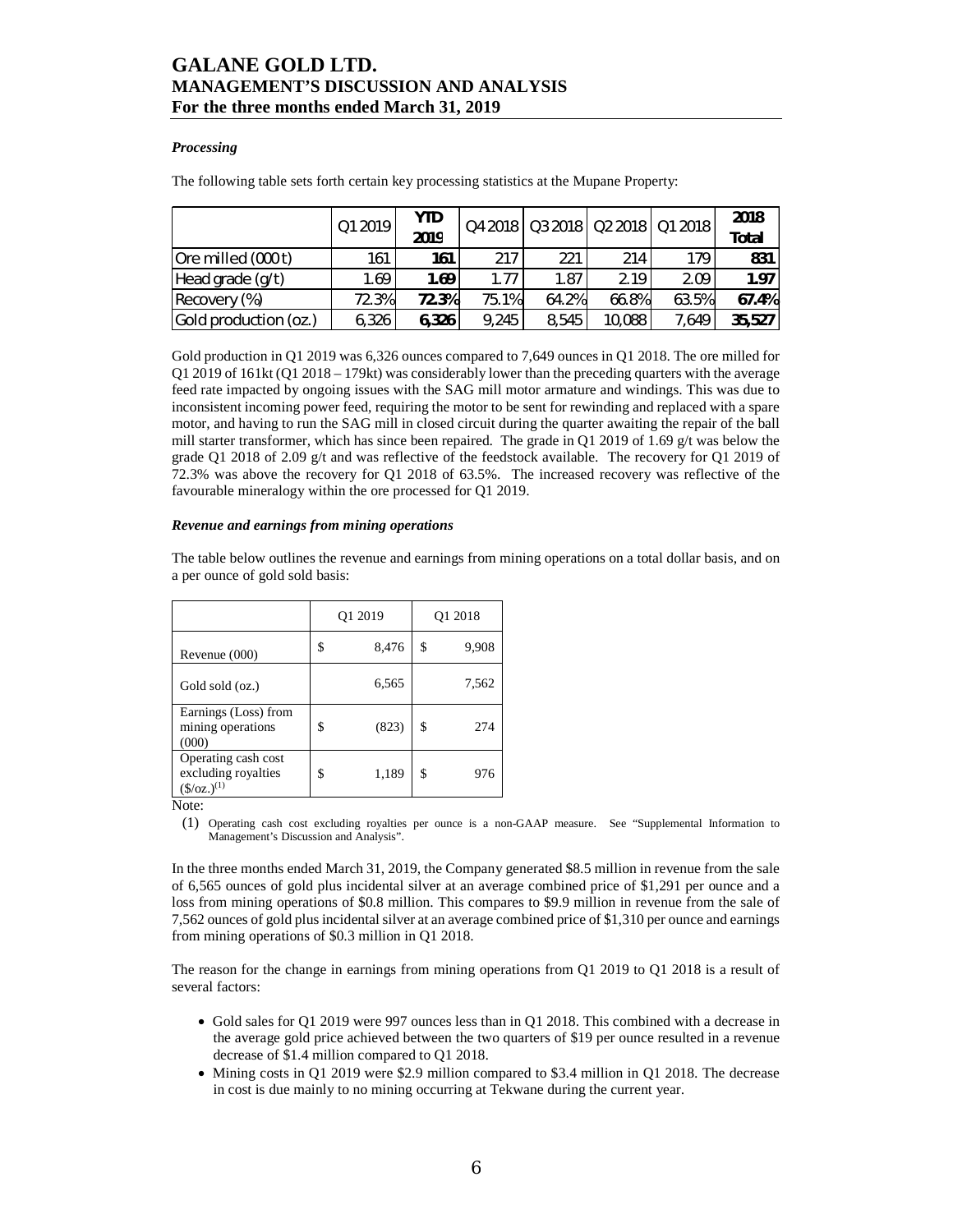- Processing costs in Q1 2019 were \$4.3 million compared to \$4.0 million in Q1 2018. The actual tonnes milled decreased from 179,085 tonnes in Q1 2018 to 161,323 tonnes in Q1 2019; however costs increased for the current quarter. The increase in costs reflected the processing of ore from sources with higher consumable consumption, particularly cyanide and steel mill balls.
- General and administration costs in Q1 2019 were \$0.8 million compared to \$1.0 million in Q1 2018.
- Depreciation and amortization expense was \$1.3 million in Q1 2019 compared to \$1.4 million in Q1 2018.

As a result of the above factors the operating cash cost per ounce excluding royalties in Q1 2019 was \$1,189 compared to \$976 per ounce in Q1 2018.

#### *Results*

The Company's earnings (loss) comprised of:

|                                           | O <sub>1</sub> 2019 |    | O <sub>1</sub> 2018 |
|-------------------------------------------|---------------------|----|---------------------|
| Earnings (Loss) from mining<br>operations | \$<br>(823, 223)    | \$ | 273,668             |
| <b>Exploration</b> costs                  | (4,111)             |    | (60, 176)           |
| Corporate general and                     |                     |    |                     |
| administrative costs                      | (640, 187)          |    | (585, 221)          |
| Stock-based compensation                  | (36,202)            |    | (65, 013)           |
| Foreign exchange gain (loss)              | (113, 738)          |    | (595, 218)          |
| Interest on long term debt                | (140,950)           |    | (47,672)            |
| Galaxy on-going costs                     | (219,614)           |    | (292, 206)          |
| Other income (expenses)                   | (26,302)            |    | 2,932               |
| Other financing income (costs)            | (243,778)           |    | (103,936)           |
|                                           | \$<br>(2, 248, 105) | S  | (1,472,842)         |

Galaxy's on-going costs for Q1 2019 were impacted by the re-commencement of the project at the Galaxy Property. By comparison, Galaxy's ongoing costs for Q1 2018 represent the net cost incurred to idle the plant while progress on the project had been slowed.

Corporate general and administration costs are comprised of the following:

|                    | Q1 2019       | O <sub>1</sub> 2018 |
|--------------------|---------------|---------------------|
| Professional fees  | \$<br>163,760 | \$<br>129,978       |
| Management fees to |               |                     |
| officers           | 283,213       | 308,458             |
| Investor relations | 42,986        |                     |
| Corporate general  |               |                     |
| and administration | 150,228       | 146,785             |
|                    | \$<br>640,187 | \$<br>585,221       |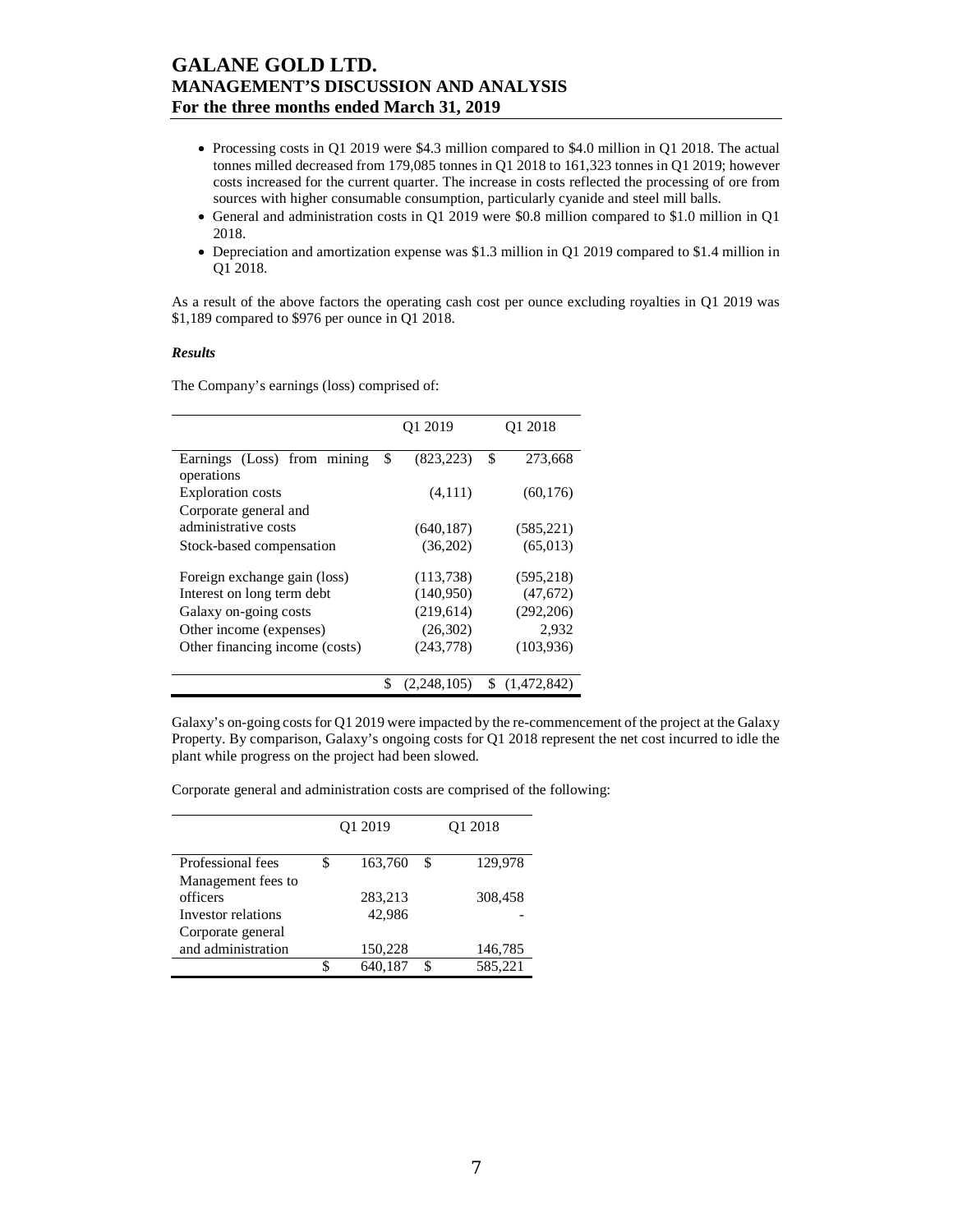### **SUMMARY OF FINANCIAL POSITION**

### Selected Consolidated Statement of Financial Position Data:

|                            | March 31,<br>2019 | December 31.<br>2018 | September 30,<br>2018 | June 30,<br>2018 |
|----------------------------|-------------------|----------------------|-----------------------|------------------|
|                            | \$                | \$                   | \$                    |                  |
| Total current assets       | 7,606,437         | 10,433,238           | 8,635,671             | 10,032,561       |
| Total current liabilities  | 14, 125, 556      | 13,268,658           | 10.347.024            | 11,052,174       |
| Working capital            | (6,519,119)       | (2,835,420)          | (1,711,353)           | (1,019,613)      |
| Non-current assets         | 38,705,198        | 35,921,949           | 35,608,850            | 36, 366, 842     |
| Non-current liabilities    | 19,413,038        | 18, 101, 585         | 19,971,442            | 20,205,601       |
| Total shareholders' equity | 12,773,041        | 14,984,944           | 13,926,055            | 15, 141, 628     |

|                            | March 31.   | December 31. | September 30. | June 30,       |
|----------------------------|-------------|--------------|---------------|----------------|
|                            | 2018        | 2017         | 2017          | 2017           |
|                            | \$          | \$           | S             | S              |
|                            |             |              |               |                |
| Total current assets       | 8,530,210   | 8.906.012    | 8.310.348     | 7,408,107      |
|                            |             |              |               |                |
| Total current liabilities  | 11,885,613  | 19,784,067   | 19,968,563    | 22,294,894     |
| Working capital            | (3.355.403) | (10,878,055) | (11,658,215)  | (14, 886, 787) |
| Mining assets              | 36,839,800  | 37,645,844   | 35,946,031    | 37,849,520     |
|                            |             |              |               |                |
| Non-current liabilities    | 20,800,825  | 12,676,388   | 12.338.333    | 12,373,848     |
| Total shareholders' equity | 12,683,572  | 14.091.401   | 11.949.483    | 10.588.885     |

In Q1 2019 there was a working capital deficiency of \$6.5 million, an increase of \$3.7 million from Q4 2018. The increase in working capital deficiency was mainly due to the following movements in total current liabilities and cash balance:

- A cash balance decrease of \$1.9 million.
- A decrease of \$0.2 million in trade and other receivables, with a decrease of \$0.1 million in VAT receivables and a decrease of \$0.1 million in prepaid expenses.
- A decrease of \$0.8 million for inventories, with ore stockpiles lower by \$0.1 million as the Company processed the low grade stockpiles, and a decrease of \$0.7 million in stores inventory as holdings were reduced following an increase at year end to manage the holiday season.
- A decrease of \$1.3 million in accounts payable and accruals, reflecting the decrease in stores inventory purchases, and lower accrued royalties reflecting lower sales for Q1 2019.
- An increase of \$2.2 million in interest bearing loans and borrowings in Q1 2019, with current deferred royalties increasing \$1.4 million consistent with the repayment schedule agreed with the Government of Botswana in March 2018, the addition of \$0.6 million for the Right of Use liability recognized with the adoption of changes to IFRS 16 Leases (refer to "Changes in Accounting Standards"), and \$0.1 million on recognition of the royalty payable on initial drawdown of funding for the Galaxy project.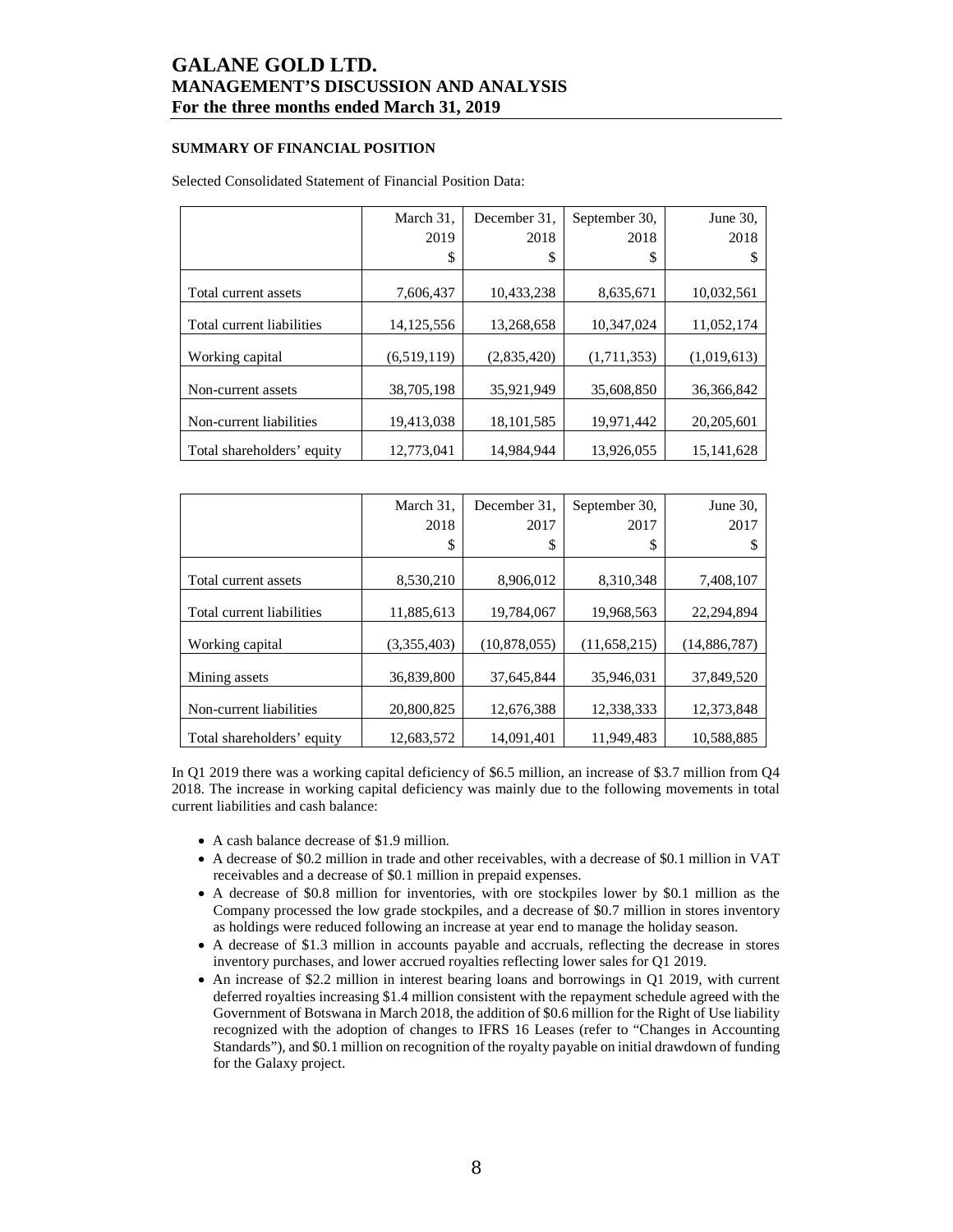In Q1 2019, non-current liabilities increased by \$1.3 million, with a decrease of \$1.8 million in deferred royalties re-allocated to current, offset by an increase of \$1.2 million for the Right of Use liability recognized with the adoption of changes to IFRS 16 Leases (refer to "Changes in Accounting Standards"), and an increase of \$1.4 million for the initial drawdown of funding for the Galaxy project, and \$0.1 million increase in rehabilitation provisions.

Total shareholders' equity in Q1 2019 decreased by \$2.2 million primarily as a result of the net loss for the quarter of \$2.2 million.

### **LIQUIDITY AND CAPITAL RESOURCES**

The Company defines capital as consisting of shareholders' equity, being comprised of issued capital stock, contributed surplus and deficit and long term debt. The Company's objectives when managing capital are primarily to support the creation of shareholder value, but also to ensure that the Company is able to meet its financial obligations as they become due. The Company has not declared or paid any dividends on its Common Shares.

In order to fund the business activities intended in its current business plan, management expects that the Company's mining operations will continue to provide positive cash flow from its operations that is more than sufficient to support its corporate expenses, capital expenditure requirements and exploration activities. As described above under "Summary of Financial Position", at March 31, 2019, the Company had a working capital deficiency of \$6.5 million and a deficit of \$0.9 million in cash flow from operations for Q1 2019.

The revenue of the Company is dependent upon the spot price of gold. At the current level of operating costs, the Company will continue to generate positive cash flow on an annual basis from operations even if there was a 10% reduction in the spot price of gold as at the date of this MD&A.

The Company's officers and senior management take full responsibility for managing the Company's capital and do so through monthly meetings and regular review of financial information. The Company's Board of Directors is responsible for overseeing this process.

On March 5, 2018, the Company announced that it had entered into the Barak Facility. The funds are to be used towards the refurbishment and expansion of the processing facilities and restarting underground mining operations at the Galaxy Property. The last of the conditions precedent to the Barak Facility were satisfied in October 2018, with the first drawdown of funds under the Barak Facility occurring in February 2019. See "Outlook" above.

### *Liquidity risk*

As at March 31, 2019, the Company had a working capital deficiency of \$6.5 million compared to a deficiency of \$2.8 million at December 31, 2018.

During Q1 2019, the Company paid, on a timely basis, the 5% royalty to the government of Botswana on all future gold sales in accordance with the terms of the royalty. The royalty expense for the Q1 2019, was \$0.4 million, which was funded from cash flows from operations, in addition to \$0.4 million repaid from deferred royalties in accordance with the agreement with the Government of Botswana for the repayment of deferred royalties. The Company has unsecured convertible debt in the amount of \$2.7 million that is due in November 2019, and the Company will look to renegotiate the maturity date of such debt.

The operating performance at the Mupane mine for Q1 2019 was impacted by operational challenges with a loss from operations of \$0.8 million, compared to earnings of \$0.3 million for the same period in 2018. However, with the ongoing strength in gold price, the Company remains confident in achieving its full year budget allowing the Company to generate sufficient cashflow from operations in order to meet its obligations as they fall due for at least the next 12 months.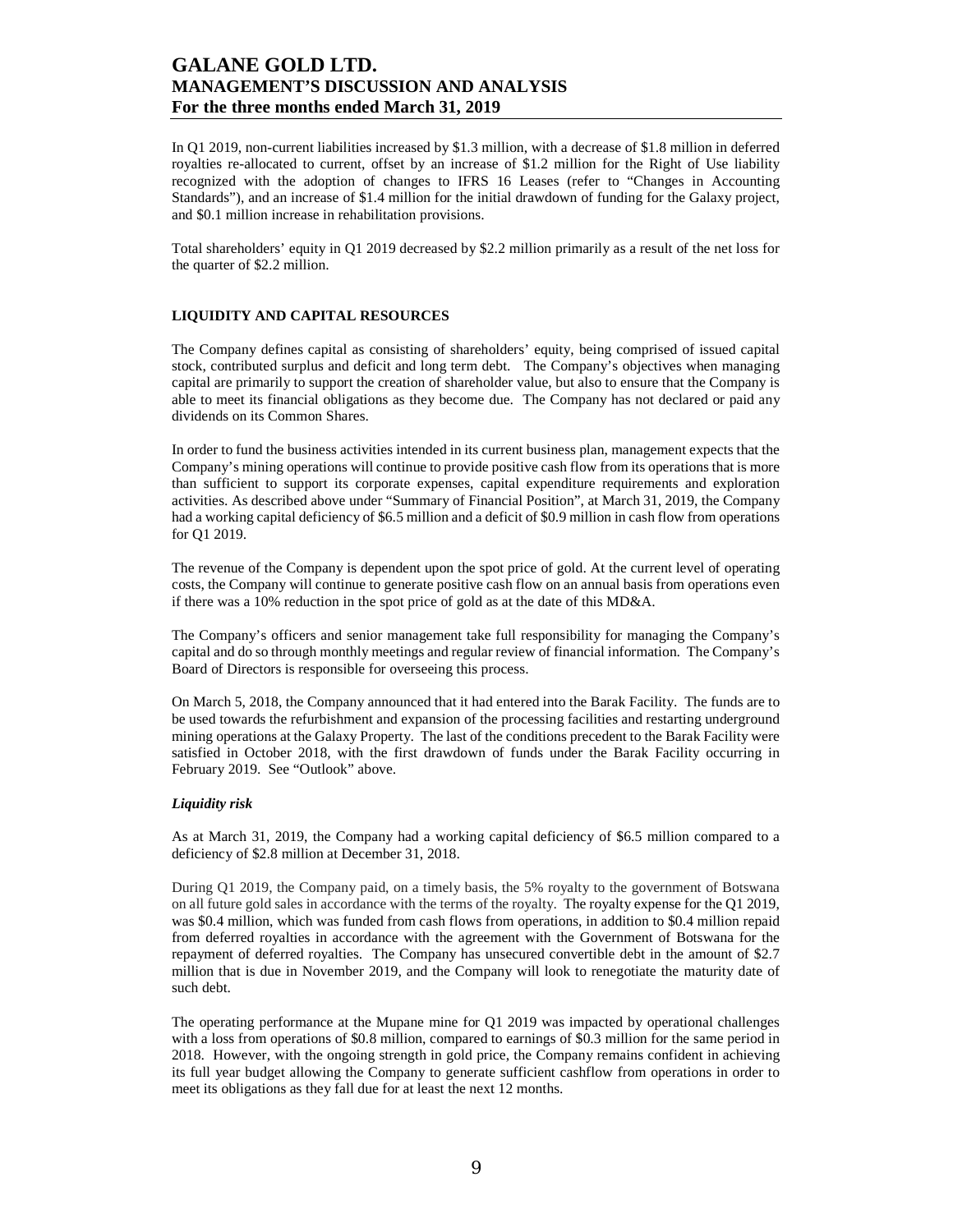While the Company will incur capital expenditures to re-start the Galaxy mine, a \$5 million debt financing has been arranged to provide funding for the re-start.

The current commodity price and exchange rate environment can be volatile, which may have an impact on the Company's cash flows. Despite the higher gold price currently being realized, the Company continues to review its near term operating plans and to take steps to reduce costs and maximize cash flow generated from operations.

### **SUMMARY OF QUARTERLY RESULTS**

The following table summarizes the Company's selected quarterly information for each of the eight most recently completed quarters:

|                                     |             | Three months ended |               |                |  |  |  |  |  |
|-------------------------------------|-------------|--------------------|---------------|----------------|--|--|--|--|--|
|                                     | March 31,   | December 31.       | September 30, | June 30.       |  |  |  |  |  |
|                                     | 2019        | 2018               | 2018          | 2018           |  |  |  |  |  |
|                                     | S           | S                  | S             |                |  |  |  |  |  |
| Revenue                             | 8,476,421   | 11,017,035         | 10,555,280    | 13,169,757     |  |  |  |  |  |
| Total mining costs                  | (9,299,644) | (9,705,264)        | (11,360,302)  | (10, 978, 749) |  |  |  |  |  |
| Non-mining expenses                 | (1,424,882) | (1,301,258)        | (453, 744)    | 208,143        |  |  |  |  |  |
| (Loss) earnings                     | (2,248,105) | 10,513             | (1,258,766)   | 2,399,151      |  |  |  |  |  |
| (Loss) earnings per share           |             |                    |               |                |  |  |  |  |  |
| Basic                               | (0.01)      | (0.00)             | (0.01)        | 0.02           |  |  |  |  |  |
| Fully diluted                       | (0.01)      | (0.00)             | (0.01)        | 0.02           |  |  |  |  |  |
| Total assets at end of quarter      | 46,311,635  | 46, 355, 187       | 44,244,521    | 46,399,403     |  |  |  |  |  |
| Total liabilities at end of quarter | 33,538,594  | 31,370,243         | 30,318,466    | 31,257,775     |  |  |  |  |  |
| Total equity at end of quarter      | 12,773,041  | 14,984,944         | 13,926,055    | 15, 141, 628   |  |  |  |  |  |

|                                     |             | Three months ended |               |               |  |  |  |  |  |  |
|-------------------------------------|-------------|--------------------|---------------|---------------|--|--|--|--|--|--|
|                                     | March 31,   | December 31.       | September 30, | June 30,      |  |  |  |  |  |  |
|                                     | 2018        | 2017               | 2017          | 2017          |  |  |  |  |  |  |
|                                     | S           | \$                 | S             | S             |  |  |  |  |  |  |
| Revenue                             | 9,907,949   | 10,555,110         | 11,800,622    | 8,212,225     |  |  |  |  |  |  |
| Total mining costs                  | (9,634,281) | (8,189,893)        | (9,987,271)   | (8, 126, 615) |  |  |  |  |  |  |
| Non-mining expenses                 | (1,746,510) | (401, 662)         | (527,090)     | (1,415,045)   |  |  |  |  |  |  |
| Earnings (loss)                     | (1,472,842) | 1,963,555          | 1,286,261     | (1,329,435)   |  |  |  |  |  |  |
| Earnings (loss) per share           |             |                    |               |               |  |  |  |  |  |  |
| <b>Basic</b>                        | (0.01)      | 0.01               | 0.01          | (0.01)        |  |  |  |  |  |  |
| Fully diluted                       | (0.01)      | 0.01               | 0.01          | (0.01)        |  |  |  |  |  |  |
| Total assets at end of quarter      | 45,370,010  | 46,551,856         | 44,256,379    | 45,257,627    |  |  |  |  |  |  |
| Total liabilities at end of quarter | 32,686,438  | 32,460,455         | 32,306,896    | 34,668,742    |  |  |  |  |  |  |
| Total equity at end of quarter      | 12,683,572  | 14,091,401         | 11,949,483    | 10,588,885    |  |  |  |  |  |  |

**Notes:** 

(1) Information for all periods is presented in accordance with IFRS applicable to interim financial reporting and in U.S. dollars.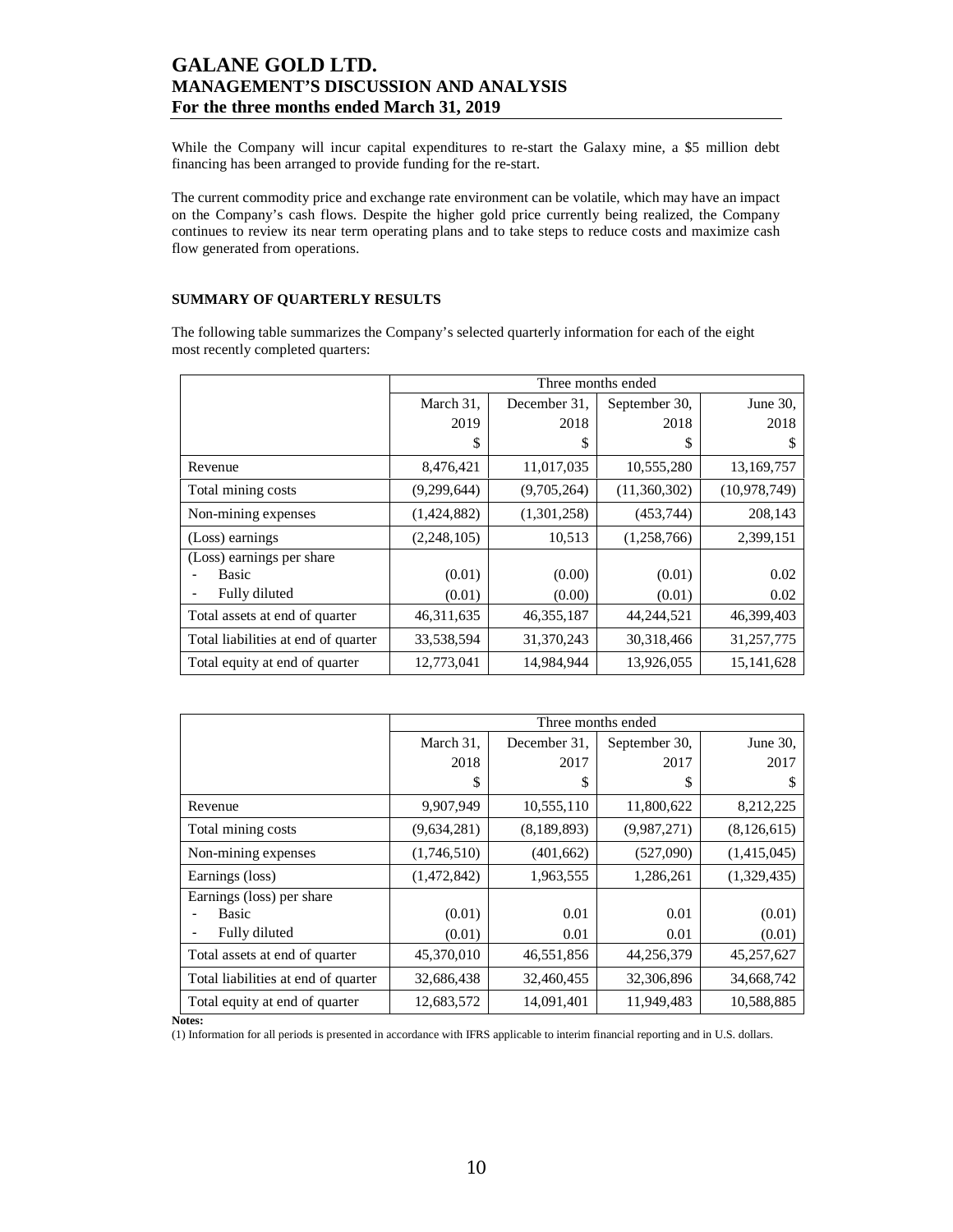### **FINANCIAL INSTRUMENTS**

The Company's financial instruments consist of cash, trade and other receivables, accounts payable and accrued liabilities, interest bearing loans and borrowing, and warrants denominated in foreign currencies. The fair value of the Company's trade and other receivables, and accounts payable and accrued liabilities approximate their carrying value. The Company's other financial instruments, specifically interest bearing loans and borrowings are recorded at amortized cost using the effective interest rate method.

Credit risk is the risk that one party to a financial instrument will cause a loss for the other party by failing to discharge an obligation. The Company is subject to normal industry credit risks. The Company currently has no trade receivables for the purchase of the gold it produces, and the other receivable balance consists of amounts outstanding on tax credits from governmental authorities, each of which are expected to be paid in the near term at face value. The Company's exposure to credit risk is minimal.

Liquidity risk is the risk that an entity will encounter difficulty in meeting obligations associated with financial liabilities. The Company's approach to managing liquidity risk is to ensure that it will have sufficient liquidity to meet liabilities when due. As at March 31, 2019, the Company had current assets of \$7,606,437 (December 31, 2018 - \$10,433,238) to settle current liabilities of \$14,125,556 (December 31, 2018 - \$13,268,658). All of the Company's financial liabilities have contractual maturities of less than 60 days and are subject to normal trade terms. See "Liquidity and Capital Resources" section for further commentary on the Company's liquidity risks.

Interest risk is the risk that the fair value of future cash flows will fluctuate as a result of changes in market risk.

Currency risk is the risk that the fair value or future cash flows of a financial instrument will fluctuate because of changes in foreign exchange rates. The Company's operations are in Botswana, South Africa and Canada and its functional currency is U.S. dollars. The international nature of the Company's operations results in foreign exchange risk as transactions are denominated in foreign currencies, including the Botswana Pula, the South African Rand and Canadian Dollars. The operating results and the financial position of the Company are reported in U.S. dollars. The fluctuations of the operating currencies in relation to the U.S. dollar will, consequently, have an impact upon the reported results of the Company and may also affect the value of the Company's assets and liabilities. The Company monitors the volatility of foreign exchange rates and will hedge its currency risk if it determines that the need arises.

Market risk is the risk that the fair values of financial instruments or that the Company's future cash flows will fluctuate because of changes in market commodity rates. The Company's efforts are currently focused on the production of gold. As such, the Company's future cash flows and valuation of its future mineral assets will be exposed to market risk on the price fluctuations of gold as a commodity.

#### **ISSUED AND OUTSTANDING SHARE CAPITAL**

The Company's authorized capital consists of an unlimited number of Common Shares, of which 200,804,760 Common Shares are issued and outstanding as of the date of this MD&A.

The Company adopted a stock option plan (the "Option Plan"). Under the terms of the Option Plan, officers, directors, employees and consultants are eligible to receive grants of stock options to purchase Common Shares for a period of up to ten years from the date of grant, provided that the number of Common Shares reserved for issuance may not exceed 10% of the total issued and outstanding Common Shares at the date of the grant. As of the date of this MD&A, subject to the terms of the Option Plan, options to purchase 8,700,000 Common Shares are outstanding and options to purchase 11,380,476 Common Shares are available for grant.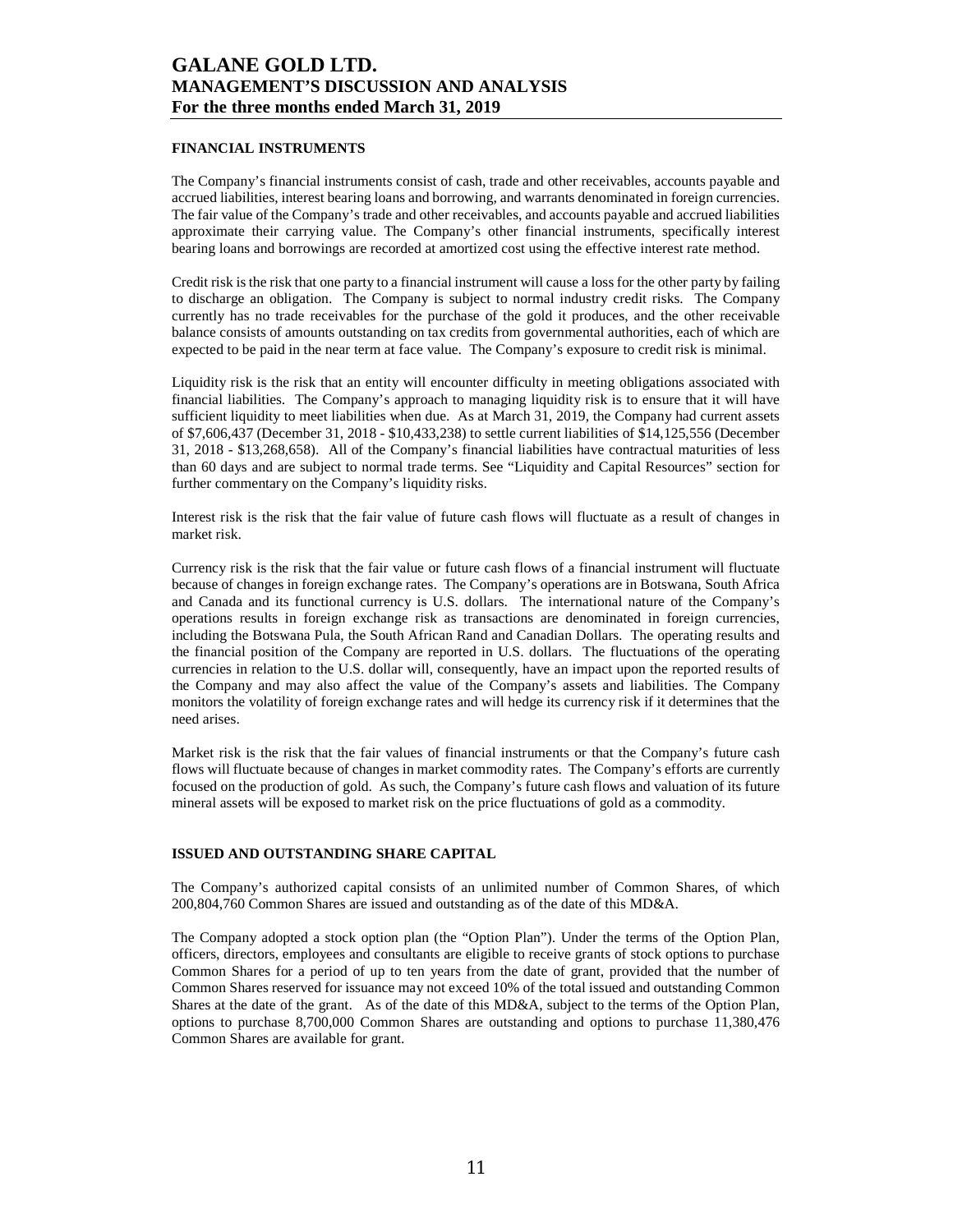The Company adopted a share purchase plan ("SPP") on June 12, 2012. Under the terms of the SPP, each participating officer, director, or employee that has been employed with the Company or its subsidiaries for at least six months is entitled to receive the matching number of Common Shares acquired pursuant to the SPP at no cost to such officer, director or employee. Subject to certain conditions, such deferred matching shares will be issued to the participating officers, directors or employees over a three-year period following the date of the purchase of the qualifying shares. As of the date of this MD&A, no deferred matching shares are owed to the participating officers, directors and employees of the Company.

The Company adopted a deferred share unit plan (the "DSU Plan") on June 3, 2014. Subject to adjustment in certain circumstances, the maximum aggregate number of Common Shares that may be reserved for issuance pursuant to the DSU Plan is 13,262,888 Common Shares. As of the date of this MD&A, subject to the terms of the DSU Plan, participating officers, directors, employees and consultants of the Company may be issued an aggregate of up to 7,327,060 Common Shares pursuant to outstanding deferred share units awarded under the DSU Plan and 965,782 Common Shares have been issued under the DSU Plan.

#### **DEBENTURES**

As part of the acquisition of the Galaxy Property in 2015, the Company issued approximately \$2.4 million aggregate principal amount of unsecured convertible debentures (the "Galaxy Debentures") to settle outstanding debt or contractual obligations owed by Galaxy and its subsidiary Galaxy Gold Reefs (Pty) Ltd. The Galaxy Debentures mature on November 20, 2019 and bear 4% interest per annum, accrued and paid at maturity. The principal is convertible at the option of the holder into Common Shares at a price of  $C$0.58<sup>(1)</sup>$  per share, based on a pre-determined exchange rate of \$1.00: C\$1.30. The interest is convertible into Common Shares, based on a pre-determined exchange rate of \$1.00: C\$1.30, at a price per share equivalent to the greater of C\$1.00 and the Discounted Market Price (as defined by the TSX Venture Exchange) at the time of conversion, subject to acceptance of the TSX Venture Exchange.

In addition, on March 29, 2016, the Company announced that it and its subsidiary, Galaxy, entered into a full and final settlement agreement with Traxys Europe SA, Mine2Market S. à r.l. and certain others (collectively the "Traxys parties") with respect to various outstanding claims arising from the time period when the Traxys parties operated Galaxy's mining operations. In connection with the settlement, the Traxys parties settled their claim for \$4.3 million of indebtedness in exchange for the issuance by the Company of an unsecured convertible debenture of approximately \$3.2 million in aggregate principal (the "Traxys Debenture"). On June 29, 2018, the Company entered into an agreement with applicable Traxys parties to replace the existing Traxys Debenture with an amended and restated debenture (the "A&R Debenture"). Under the terms of the A&R Debenture: (i) the principal is repayable on November 20, 2021 and is convertible at the option of the holder into Common Shares at a price of C\$0.15 per share, based on a pre-determined exchange rate of \$1.00:C\$1.35; (ii) interest is convertible at the option of the holder into Common Shares, based on a pre-determined exchange rate of \$1.00:C\$1.35, at a price equivalent to the greater of C\$0.15 and the Discounted Market Price (as defined in the policies of the TSX Venture Exchange) at the time of conversion; (iii) the Company has a right of forced conversion with respect to the principal where the trading price of the Common Shares exceeds C\$0.15 for 10 consecutive trading days; (iv) the accrued interest to December 31, 2017 becomes payable 7 days after the Company first draws down on the proposed loan facility to be provided to the Company by Barak (see "Outlook" above); and (v) commencing January 1, 2018, interest for a calendar year will be due and payable on March 31 of the subsequent year, with the first such payment being due on March 31, 2019. The first payment of interest under the rescheduled agreement was made in April, 2019.

(1) The initial conversion price of the Galaxy Debentures was C\$1.00 per share. As a result of the completion of the rights offering of the Company in May 2016, the conversion price was adjusted downward to C\$0.58 per share.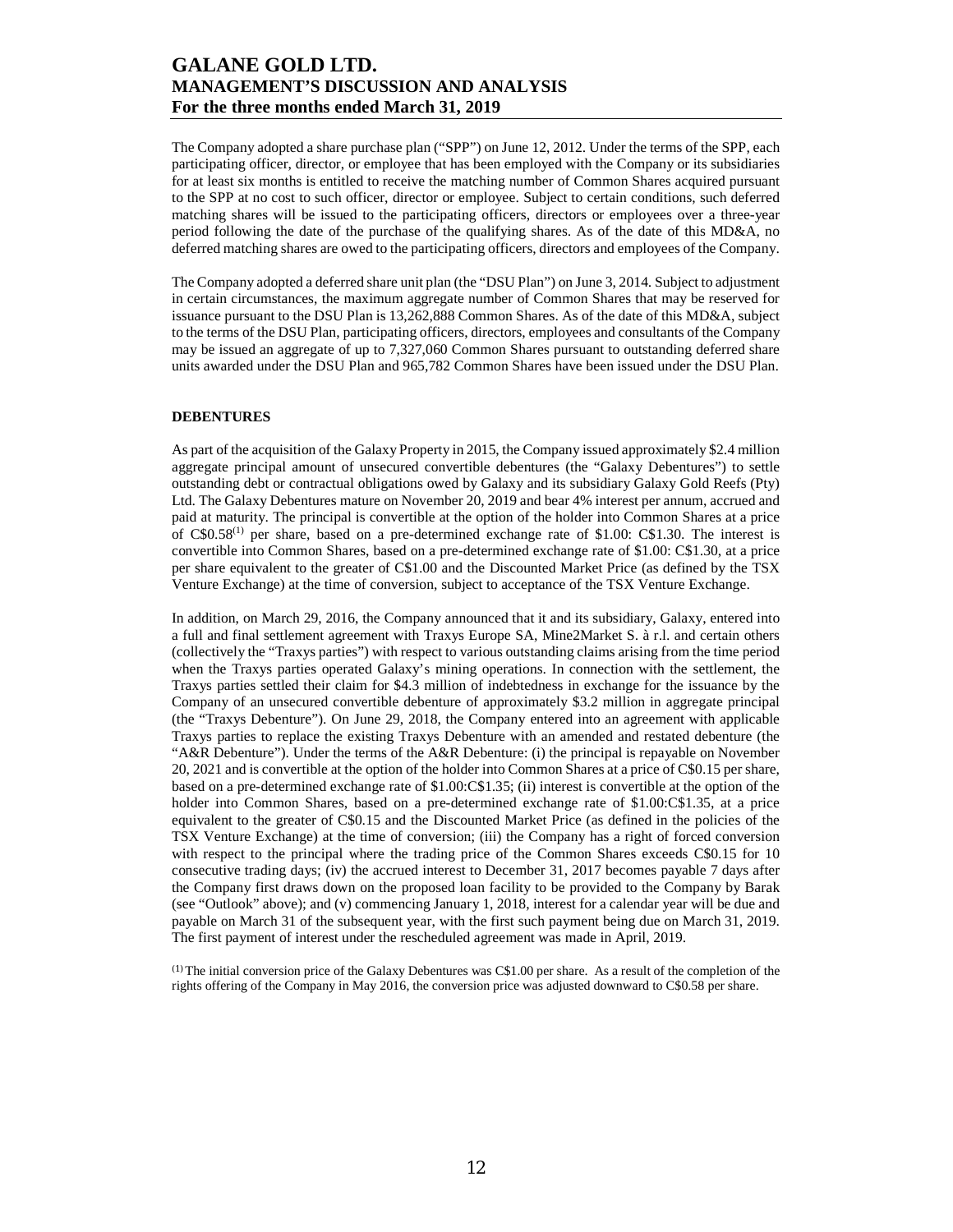### **GALAXY SHARE DONATION**

On March 19, 2019, the Company donated 17% of the issued and outstanding shares of Galaxy to Phakamani Foundation Trust (operating as Phakamani Foundation NPC). The donation was made in relation to the terms of the *Mineral and Petroleum Resources Development Act, 2004* of South Africa, together with the *Broad-Based Social-Economic Empowerment Charter for Mining and Mineral Industry, 2018* and the requirement for Galaxy, as holder of existing gold mining rights, to be comprised, directly or indirectly, of at least a 20% shareholding by historically disadvantaged persons (the "BEE Requirement").

On March 19, 2019, 10% of the issued and outstanding shares of Galaxy Gold Reefs (Pty) Ltd, was donated to a South African community based trust and a South African local employee share scheme. The donation was made in relation to the BEE Requirement.

#### **TRANSACTIONS WITH RELATED PARTIES**

During the quarters ended March 31, 2019 and 2018, there were no related party transactions.

### **CHANGES IN ACCOUNTING STANDARDS**

The following accounting standard was adopted for the current year:

**(a)** IFRS 16 Leases - The Company adopted IFRS 16 on a retrospective basis effective January 1, 2019. The adoption of this standard did not have any measurement impact on prior period financial results or financial position.

On adoption of IFRS 16, the group recognized lease liabilities in relation to leases which had previously been classified as 'operating leases' under the principles of IAS 17 *Leases*. These liabilities were measured at the present value of the remaining lease payments, discounted using the lessee's incremental borrowing rate as at January 1, 2019. The weighted average lessee's incremental borrowing rate applied to the lease liabilities on January 1, 2019 was 8.5%.

The change in accounting policy had the following effect on the balance sheet on January 1, 2019:

- Recognition of Right of Use liabilities of \$1,896,294.
- Recognition of Right of Use assets of \$1,896,294.

From January 1, 2019, leases are recognized as a right of use asset and corresponding liability at the date at which the leased asset is available for use by the group. Each lease payment is allocated between the liability and finance cost. The finance cost is charged to profit and loss over the lease period so as to produce a constant periodic rate of interest on the remaining balance of the liability for each period. The right of use assets are depreciated over the shorter of their useful life and the lease term on a straight-line basis.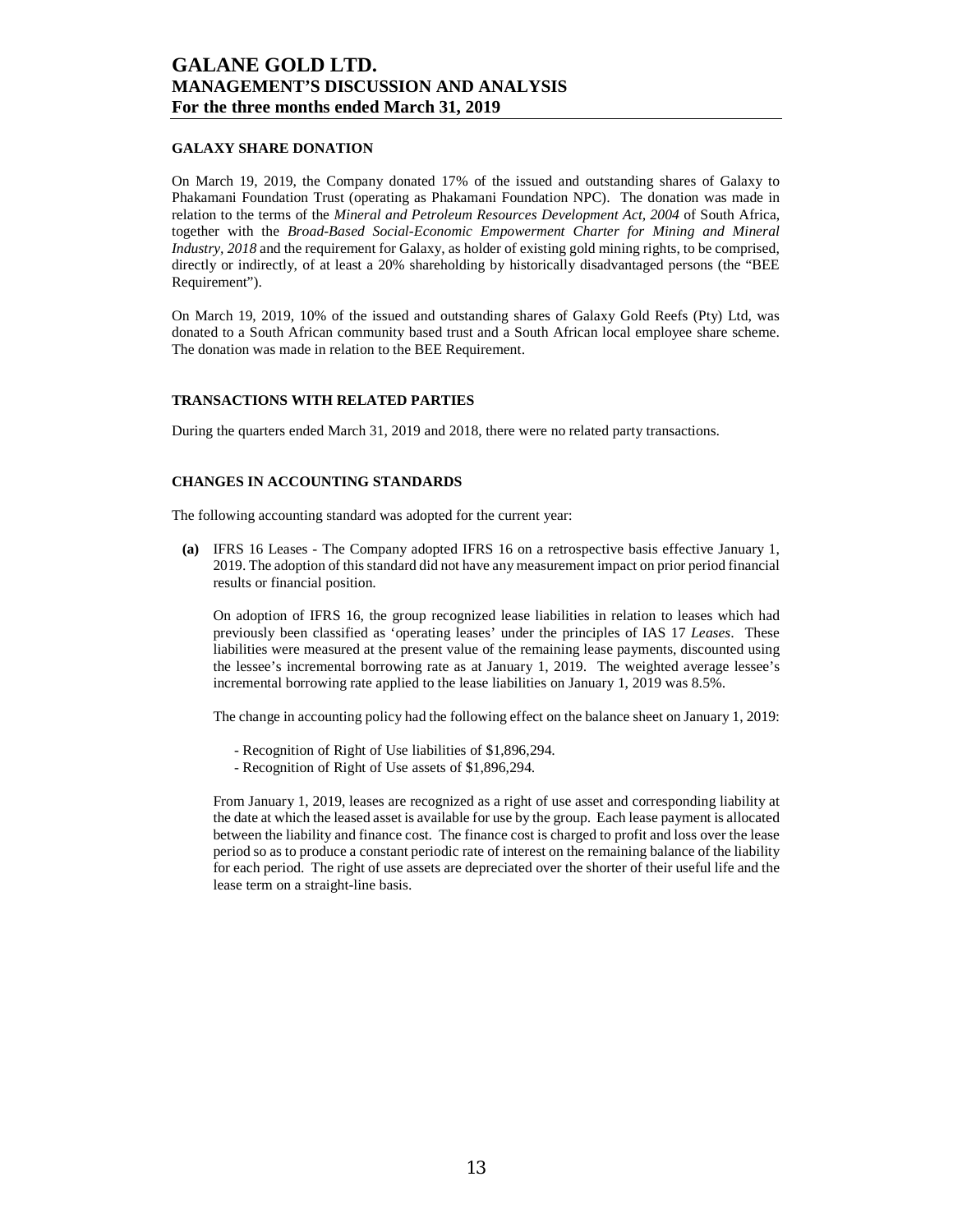### **COMMITMENTS**

As at the date of this MD&A, the Company had the following commitments:

#### **(a) Royalty expenses**

Production from the Mupane operation is subject to Government royalties (included in mining costs) of 5% of revenues based on market prices at the date of shipment. For Q1 2019 the Company expensed \$427,112 in royalties (2018 - \$499,998).

#### **(b) Claims**

The Company is also subject to the possibility of revised tax assessments for some years. The Company does not believe that, should unfavourable decisions arise from any review of its tax filings, that any amount it might be required to pay will be material. No such amounts have been provided for in the Financial Statements.

### **OFF-BALANCE SHEET ARRANGEMENTS**

Other than the low value operating lease arrangements not recognized on the initial adoption of the revised IFRS 16 Leases, the Company currently has no off-balance sheet arrangements.

### **SUPPLEMENTAL INFORMATION TO MANAGEMENT'S DISCUSSION AND ANALYSIS**

#### **CASH COSTS**

The Company's MD&A refers to operating cash cost per ounce, and operating cash cost excluding royalties per ounce, all non-GAAP performance measures, in order to provide investors with information about measures used by management to monitor performance. Management of the Company uses this information to assess how well the producing gold mines are performing compared to plan and prior periods, and also to assess the overall effectiveness and efficiency of gold mining operations. Cash cost figures are calculated in accordance with a standard developed by the Gold Institute, which was a worldwide association of suppliers of gold and gold products and included leading North American gold producers. The Gold Institute ceased operations in 2002, but the standard is still an accepted standard of reporting cash costs of gold production in North America. Adoption of the standard is voluntary, and the cost measures presented herein may not be comparable to other similarly titled measures of other companies. Cash cost includes mine site operating costs such as mining, processing, administration, but are exclusive of impairment, amortization, reclamation, and exploration and development costs. Operating cash cost is the total cash cost less those costs capitalized as attributable to the removal of excess waste in developing new resources. These costs are then divided by the Company's ounces of gold produced to arrive at the cash cost measures on a per ounce basis. These measures, along with sales, are considered to be key indicators of a company's ability to generate operating earnings and cash flow from its mining operations. These measures of cash costs do not have any standardized meaning prescribed by IFRS and differ from measures determined in accordance with IFRS. They are intended to provide additional information and should not be considered in isolation or as a substitute for measures of performance prepared in accordance with IFRS. These measures are not necessarily indicative of net earnings or cash flow from operations as determined under IFRS.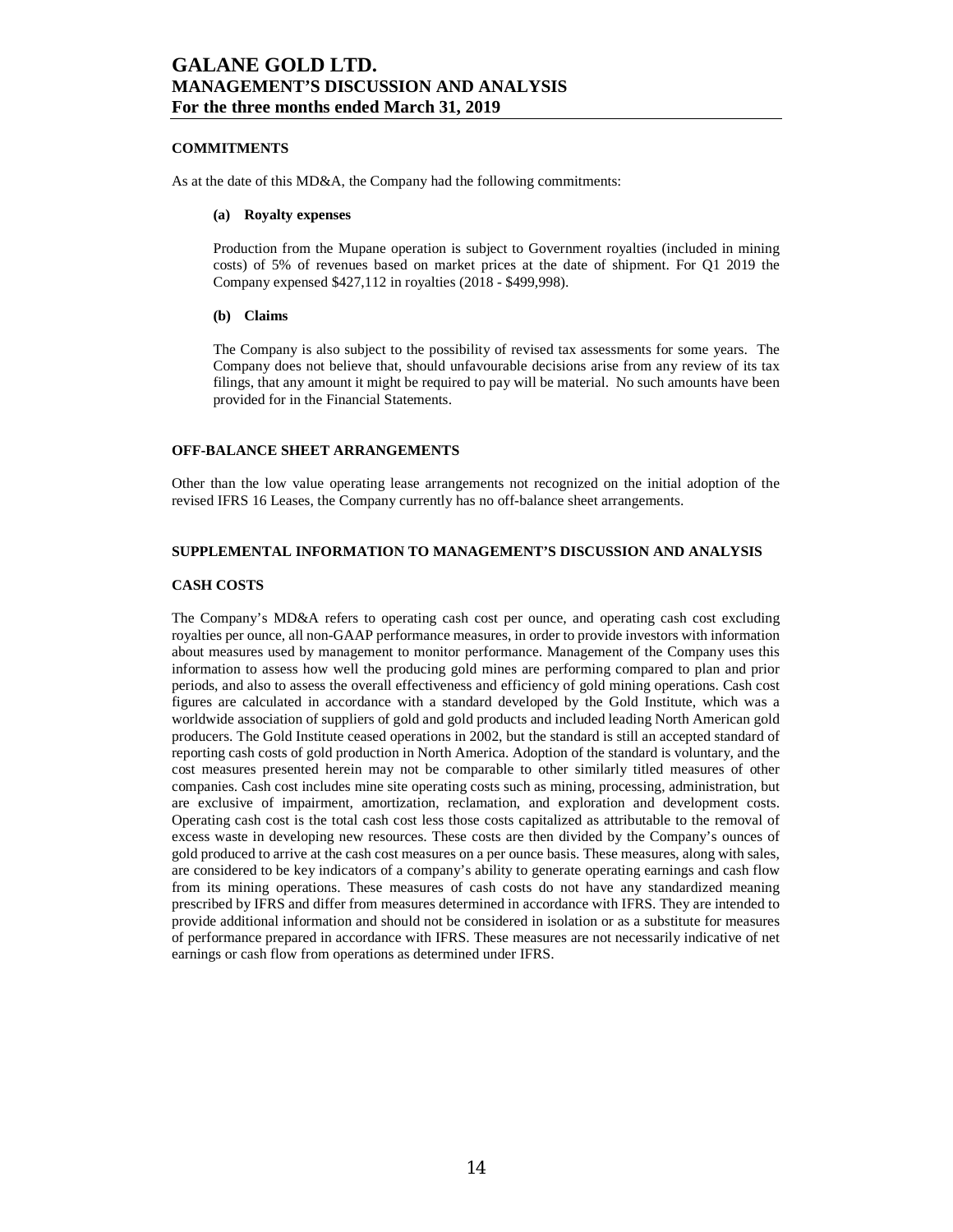The following tables provide a reconciliation of cash cost measures for the mine to the mining costs excluding impairment, depreciation and amortization reflected in the Financial Statements.

|                                                                        | O1 2019 |            | O <sub>4</sub> 2018 |            | O3 2018 |            | Q <sub>2</sub> 2018 |            |
|------------------------------------------------------------------------|---------|------------|---------------------|------------|---------|------------|---------------------|------------|
| Mining costs excluding<br>impairment, depreciation<br>and amortization | \$      | 8,030,333  | \$                  | 8,321,085  | \$      | 9,963,751  | \$                  | 9,460,240  |
| Adjust for:                                                            |         |            |                     |            |         |            |                     |            |
| Inventory movement                                                     |         | (82,961)   |                     | (28, 678)  |         | (763, 182) |                     | 354,647    |
| Total operating cash cost                                              | \$      | 7,947,372  | \$                  | 8,292,407  | \$      | 9,200,569  | \$                  | 9,814,887  |
| Royalties                                                              |         | (427, 112) |                     | (562, 172) |         | (557, 603) |                     | (686, 653) |
| Total operating cash cost<br>excluding royalties                       | \$      | 7,520,260  | \$                  | 7,730,235  | \$      | 8,642,966  | \$                  | 9,128,234  |
| Gold production (ounces)                                               |         | 6,326      |                     | 9,245      |         | 8,545      |                     | 10,088     |
| Total operating cash cost<br>excluding royalties per oz.               | \$      | 1,189      | \$                  | 836        | \$      | 1,011      | \$                  | 905        |

|                                                                        | O1 2018 |            | O <sub>4</sub> 2017 |            | O3 2017 |            | Q <sub>2</sub> 2017 |           |
|------------------------------------------------------------------------|---------|------------|---------------------|------------|---------|------------|---------------------|-----------|
| Mining costs excluding<br>impairment, depreciation<br>and amortization | \$      | 8,251,129  | \$                  | 9,304,692  | \$      | 7,567,512  | \$                  | 6,587,970 |
| Adjust for:                                                            |         |            |                     |            |         |            |                     |           |
| Inventory movement                                                     |         | (287, 650) |                     | (800, 041) |         | (73, 830)  |                     | 149,661   |
| Total operating cash cost                                              | \$      | 7,963,479  | \$                  | 8,504,651  | \$      | 7,493,682  | \$                  | 6,737,631 |
| Royalties                                                              |         | (499, 998) |                     | (569,779)  |         | (595, 351) |                     | (410,272) |
| Total operating cash cost<br>excluding royalties                       | \$      | 7,463,481  | \$                  | 7,934,872  | \$      | 6,898,331  | \$                  | 6,327,359 |
| Gold production (ounces)                                               |         | 7,649      |                     | 8,812      |         | 9,535      |                     | 6,709     |
| Total operating cash cost<br>excluding royalties per<br>OZ.            | \$      | 976        | \$                  | 900        | \$      | 723        | \$                  | 943       |

### **INTERNAL CONTROLS OVER FINANCIAL REPORTING**

The Company is responsible for designing internal controls over financial reporting or causing them to be designed under the supervision of the CEO and CFO in order to provide reasonable assurance regarding the reliability of financial reporting and the preparation of financial statements for external purposes in accordance with IFRS.

The Company's CEO and CFO are responsible for ensuring that processes are in place to provide them with sufficient knowledge to support the representations they are making in their certificates regarding the absence of misrepresentations and fair disclosure of financial information. Investors should be aware that inherent limitations on the ability of certifying officers of a TSX-V issuer to design and implement on a cost effective basis disclosure controls and procedures as well as internal controls over financial reporting as defined in NI 52-109 may result in additional risks to the quality, reliability, transparency and timeliness of interim and annual filings and other reports provided under securities legislation.